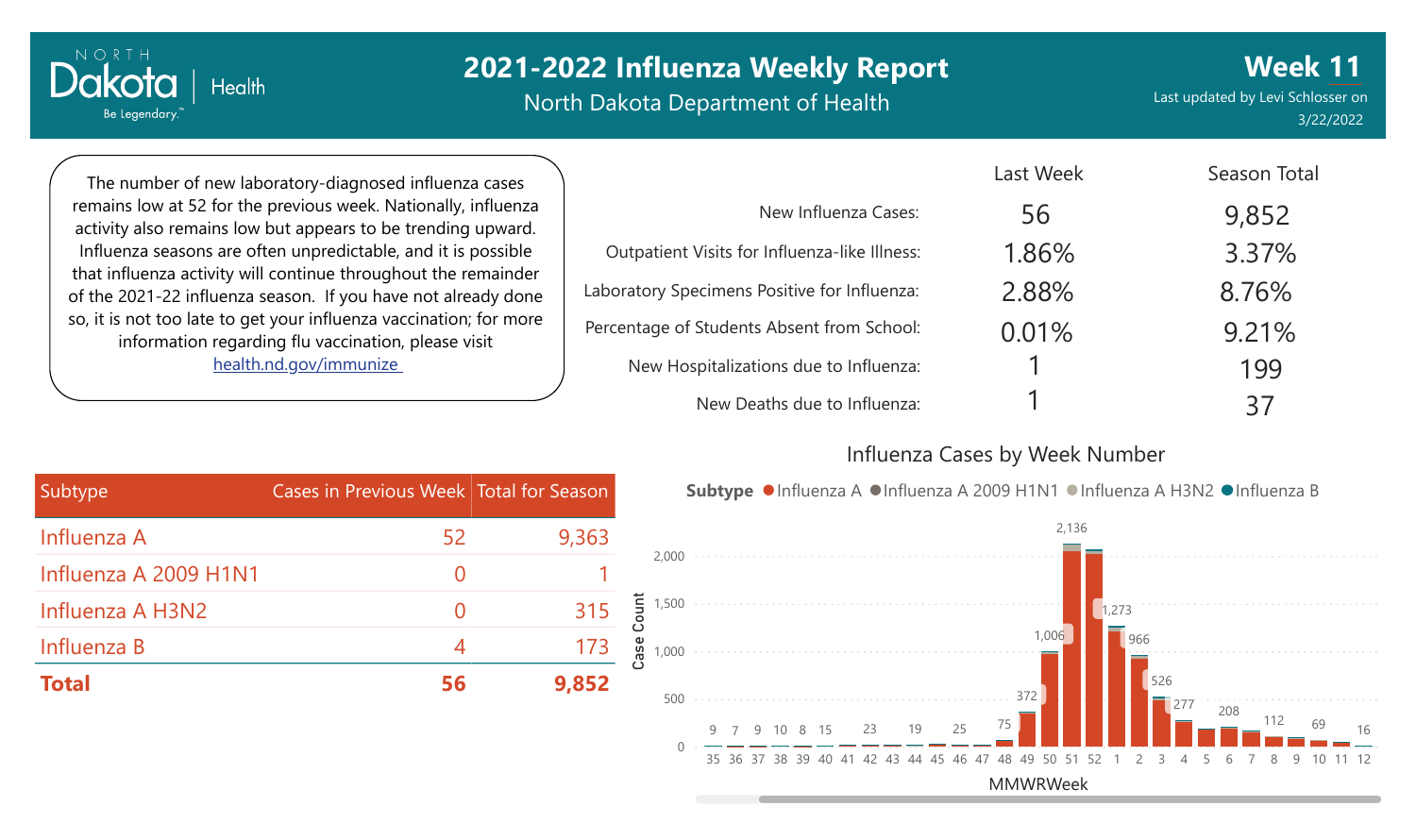

## **2021-2022 Influenza Weekly Report** North Dakota Department of Health

**Week 11** Last updated by Levi Schlosser on 3/22/2022

Laboratory-confirmed influenza is a reportable disease in North Dakota. Influenza "cases" include people that have tested positive for influenza in a healthcare setting. It does not include people with influenza who did not seek healthcare, or were diagnosed without a lab test, which is common. The true number of people in North Dakota is underrepresented, but case data allows us where influenza is circulating and in what populations. It also provides context regarding how the current season compares with previous seasons. Find more information about cases on ndflu.com

Influenza Cases by Gender

Total Influenza Cases by County

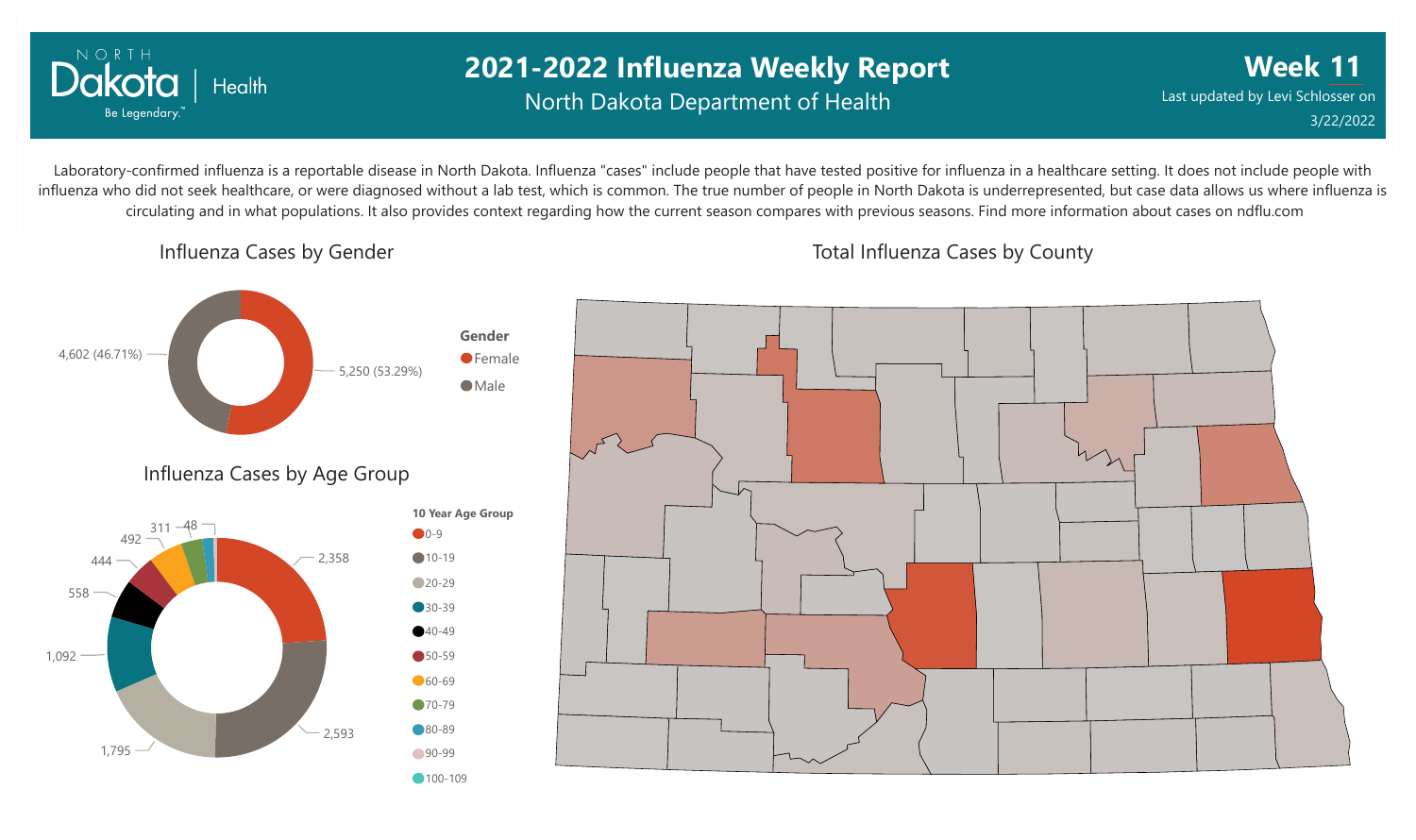

New Weekly Hospitalizations

Total Hospitalizations for Season

Flu Deaths

2496 Pneumonia/Flu Deaths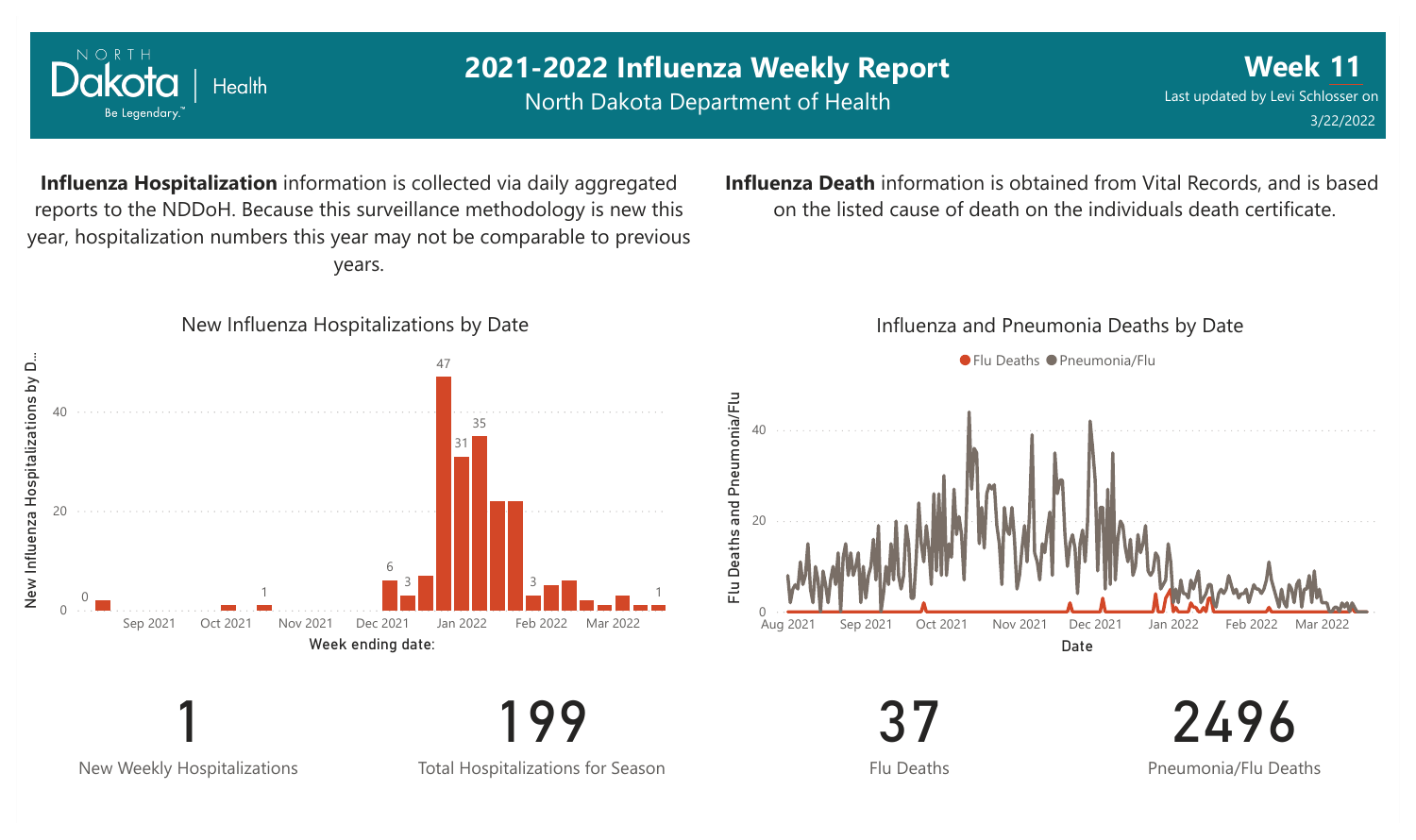

North Dakota Department of Health

**Week** Last updated by Levi Schlosser on **11** 3/22/2022

**Outpatient Influenza-like Illness (ILI)** The NDDoH participates in the national U.S. Outpatient Influenza-like Illness Surveillance Network (ILINet). Data from participating outpatient providers in north Dakota are pooled to create a state-wide estimate for the weekly percent of healthcare visists due to influenza-like illness (ILI). Patients presenting with a fever of 100 degrees or greater AND a cough and/or sore throat are considered to have ILI. For more information [on state and national ILINet data, see FluView](http://fluview%20interactive/)

Interactive



**Sentinel Laboratory Data** The NDDoH receives influenza and RSV testing data from participating sentinel laboratories across the state. The total number of positive tests and the total number of tests conducted are reported and used to create a state-wide percent positivity statistic. For influenza, percent positivity of 10% or greater indicates 'season level' influenza activity.



| Week ending date:           | Total # of Specimens Tested Flu Positivity RSV Positivity |       |       |
|-----------------------------|-----------------------------------------------------------|-------|-------|
| Saturday, February 12, 2022 | 1,580                                                     | 3.35% | 0.66% |
| Saturday, February 19, 2022 | 1,304                                                     | 3.30% | 1.91% |
| Saturday, February 26, 2022 | 976                                                       | 3.28% | 1.08% |
| Saturday, March 05, 2022    | 977                                                       | 3.58% | 0.61% |
| Saturday, March 12, 2022    | 907                                                       | 3.42% | 0.31% |
| Saturday, March 19, 2022    | 626                                                       | 2.88% | 2.07% |
| <b>Total</b>                | 6,370                                                     | 3.33% | 1.03% |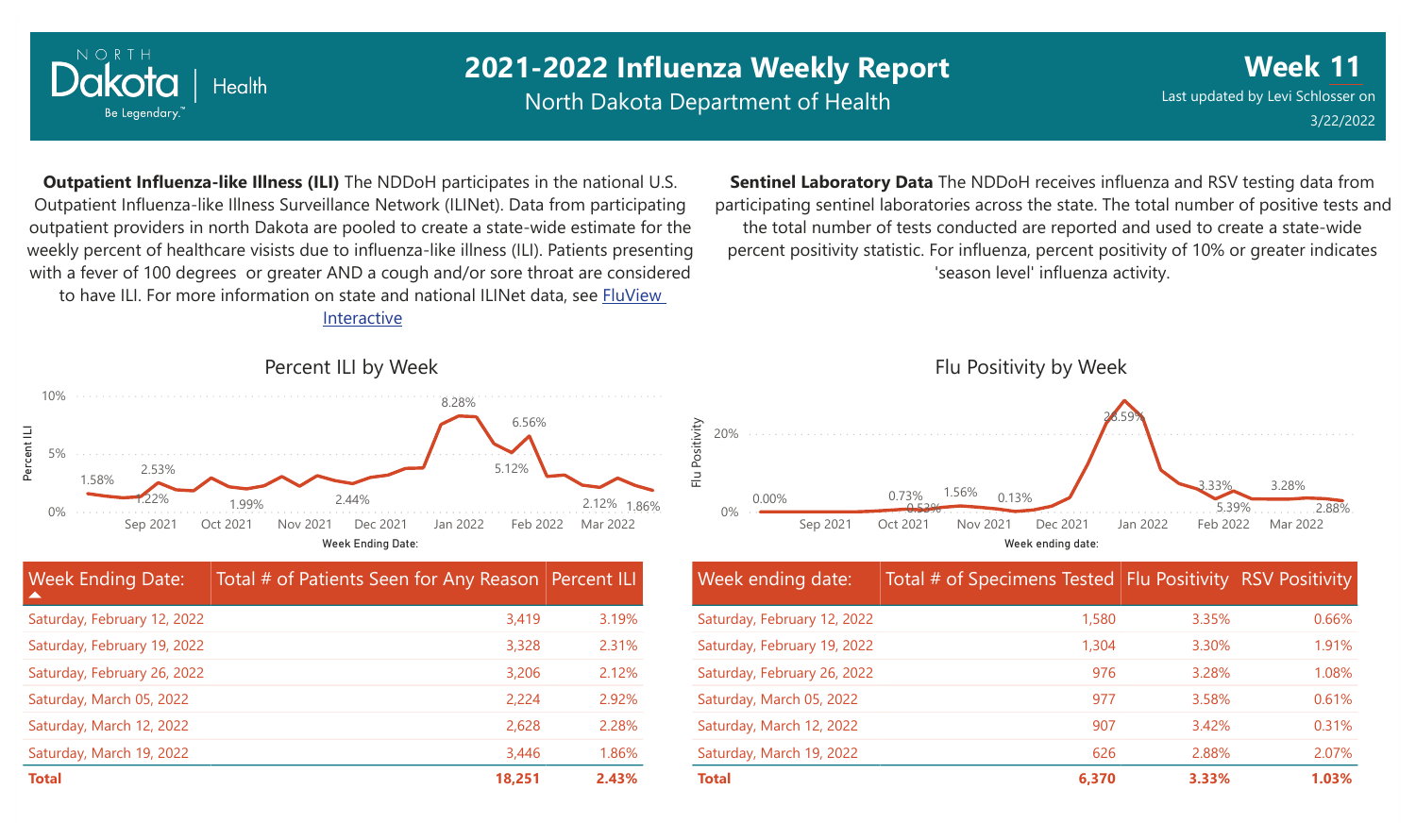

### **2021-2022 Influenza Weekly Report** North Dakota Department of Health

During the influenza season, increases in the **school absenteeism** data cab be used as an early indicator for influenza circulation. The NDDoH received absenteeism data from a majority of schools in the state. Data here include absences for all reasons.



| <b>Week End Date</b>        | <b>Total Enrollment Percent Absent</b> |       |
|-----------------------------|----------------------------------------|-------|
| Saturday, February 19, 2022 | 124,452                                | 0.02% |
| Saturday, February 26, 2022 | 123,788                                | 0.01% |
| Saturday, March 05, 2022    | 124,120                                | 0.01% |
| Saturday, March 12, 2022    | 123,841                                | 0.01% |
| Saturday, March 19, 2022    | 107,606                                | 0.01% |

During the influenza season, **influenza outbreaks** are common anywhere people gather, including schools, child care centers, long-term care facilities, and health care facilities. Outbreaks of influenza or influenza-like illness may be reported to the NDDoH. The following outbreaks have been reported this season.

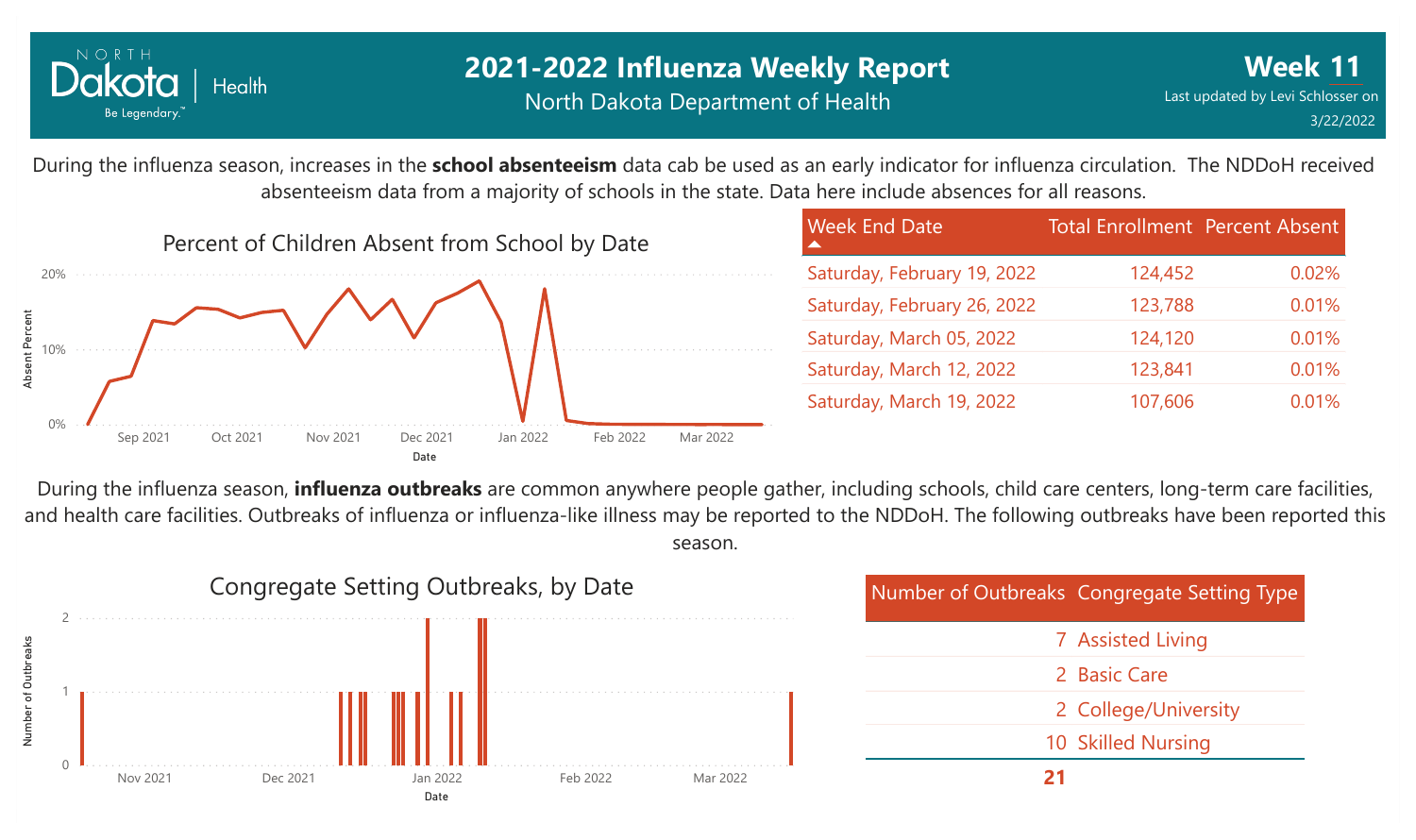

## **2021-2022 Influenza Weekly Report** North Dakota Department of Health

**Week 11** Last updated by Levi Schlosser on 3/22/2022

**Influenza vaccine doses administered** data from the North Dakota Immunization Information System (NDIIS) includes all administered doses of flu vaccine documented in the NDIIS to records with a North Dakota address. Adult immunizations do not have to be reported to the NDIIS so there may be more influenza vaccine doses being administered that are not reported to the NDIIS. Age groups are determined base on age at time of vaccination.



#### Doses Administered by Age Group

### Statewide Doses Administered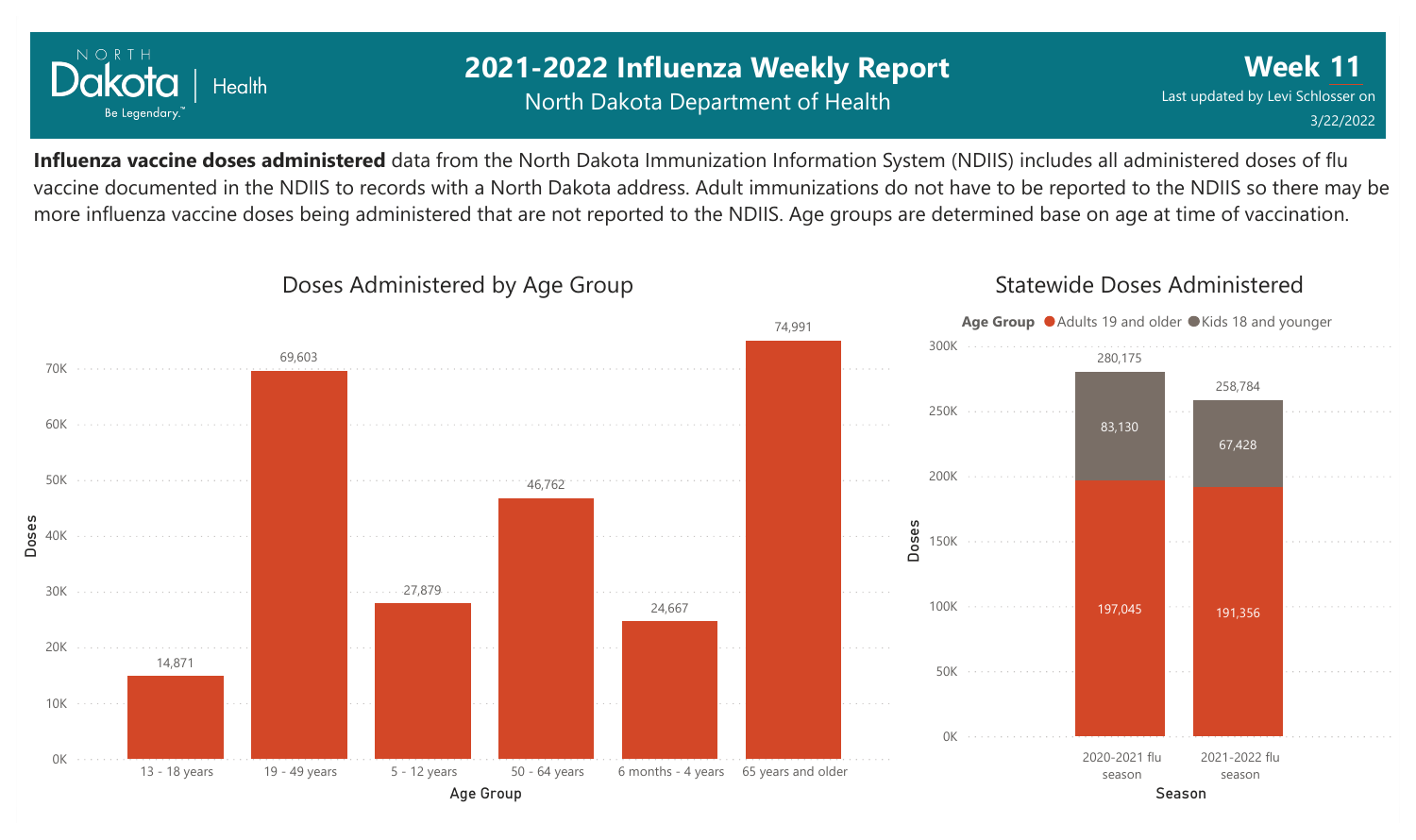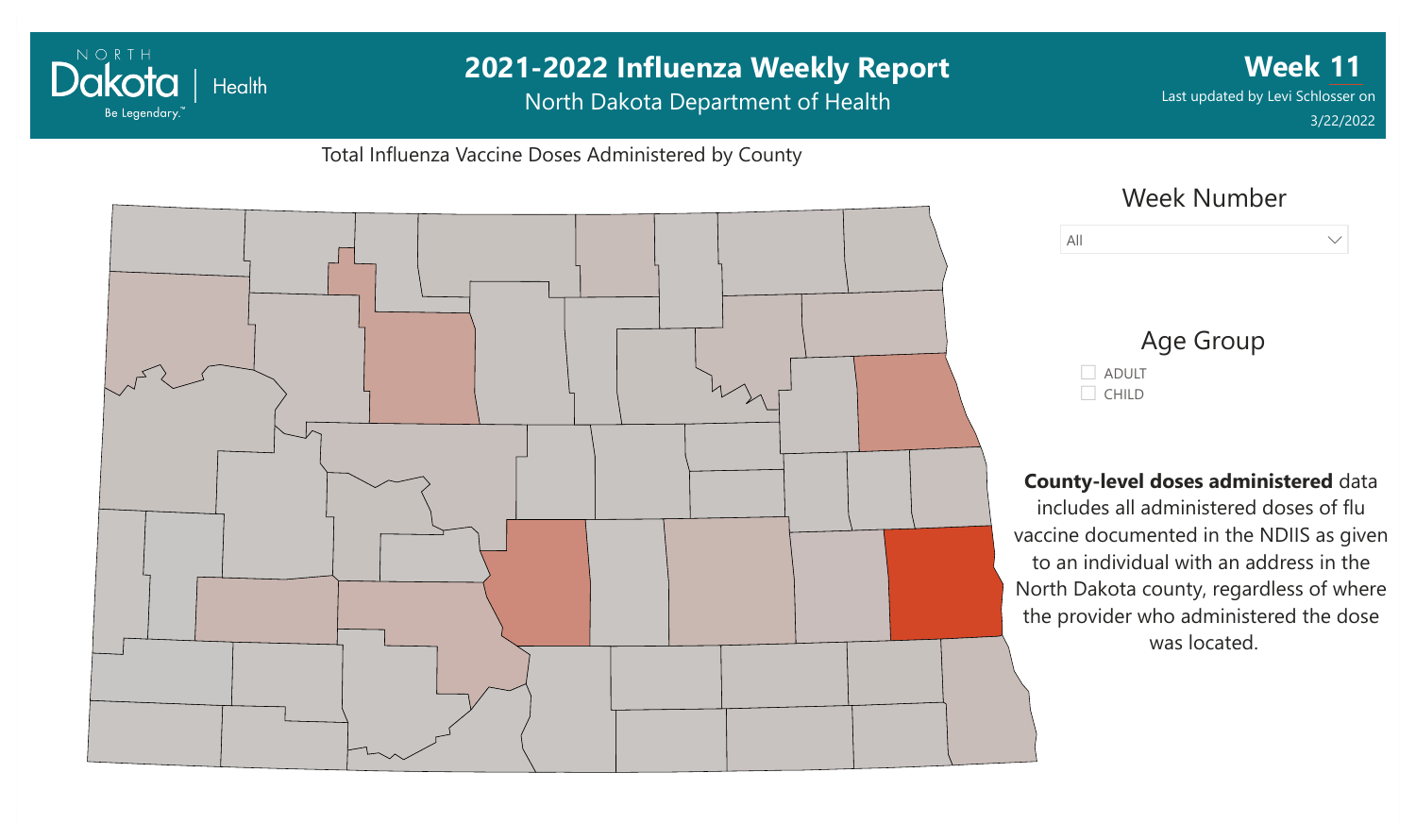North Dakota Department of Health



NORTH

Dakota

Be Legendary.

**Health** 

#### NDIIS data can also be used to estimate the percent of North Dakotans in each age group that have received at least one dose of influenza vaccine so far this flu season. NDIIS records included in **statewide coverage rates** must have a North Dakota address.

Adult immunizations do not have to be reported to the NDIIS so adult coverage rates may be higher.

#### Statewide Flu Coverage for Adults >= 19